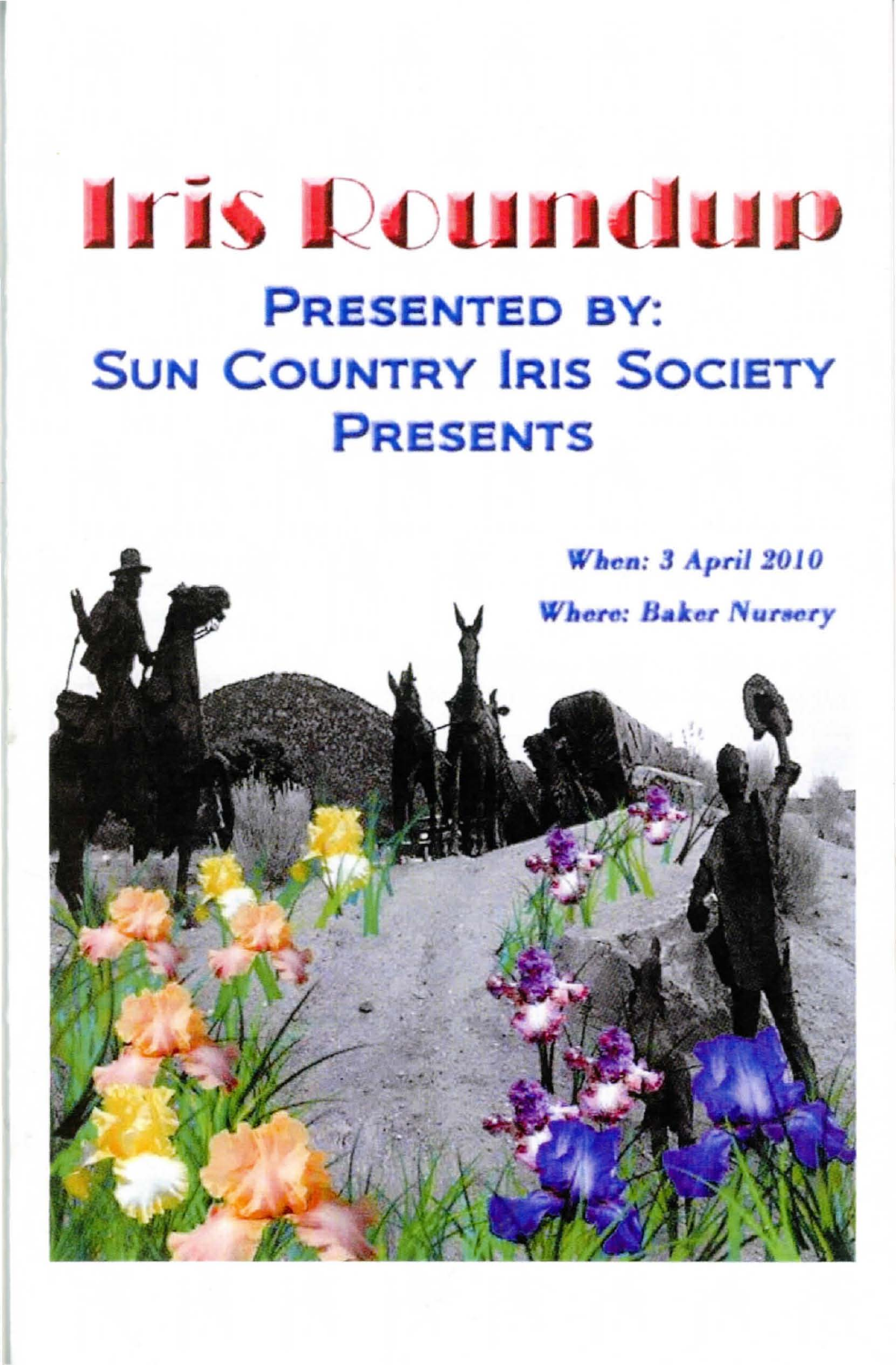# SUN COUNTRY IRIS SOCIETY

# An affiliate of the American Iris Society

## WELCOME

Welcome to Sun Country Iris Society's 39th Spring Iris Show! This year's theme is "IRIS ROUND-UP". Our horticulture, artistic divisions and collection entries will enlighten you to the many varieties and types of iris that thrive in our desert climate. We hope you will enjoy the artistic interpretations of our flower arrangements.

This competition is open to the public. We appreciate Baker's Nursery for the use of their facility and for all their hospitality and support. We are pleased to present this show to the patrons of Baker's Nursery and to the general public for their enjoyment.

> Tynette Housley, 2010 Show Chairman Ardi Kary, 2010 Show Co-Chairman

To learn more about Sun Country Iris Society, you are welcome to visit one of our monthly meetings. Our meetings are held the first Tuesday of the month, 7:00 pm at

> The Valley Garden Center 1809 North 15th Avenue Phoenix, Arizona

For more information please call Ardi Kary (480) 949-0253 or log on to www.suncountryiris.org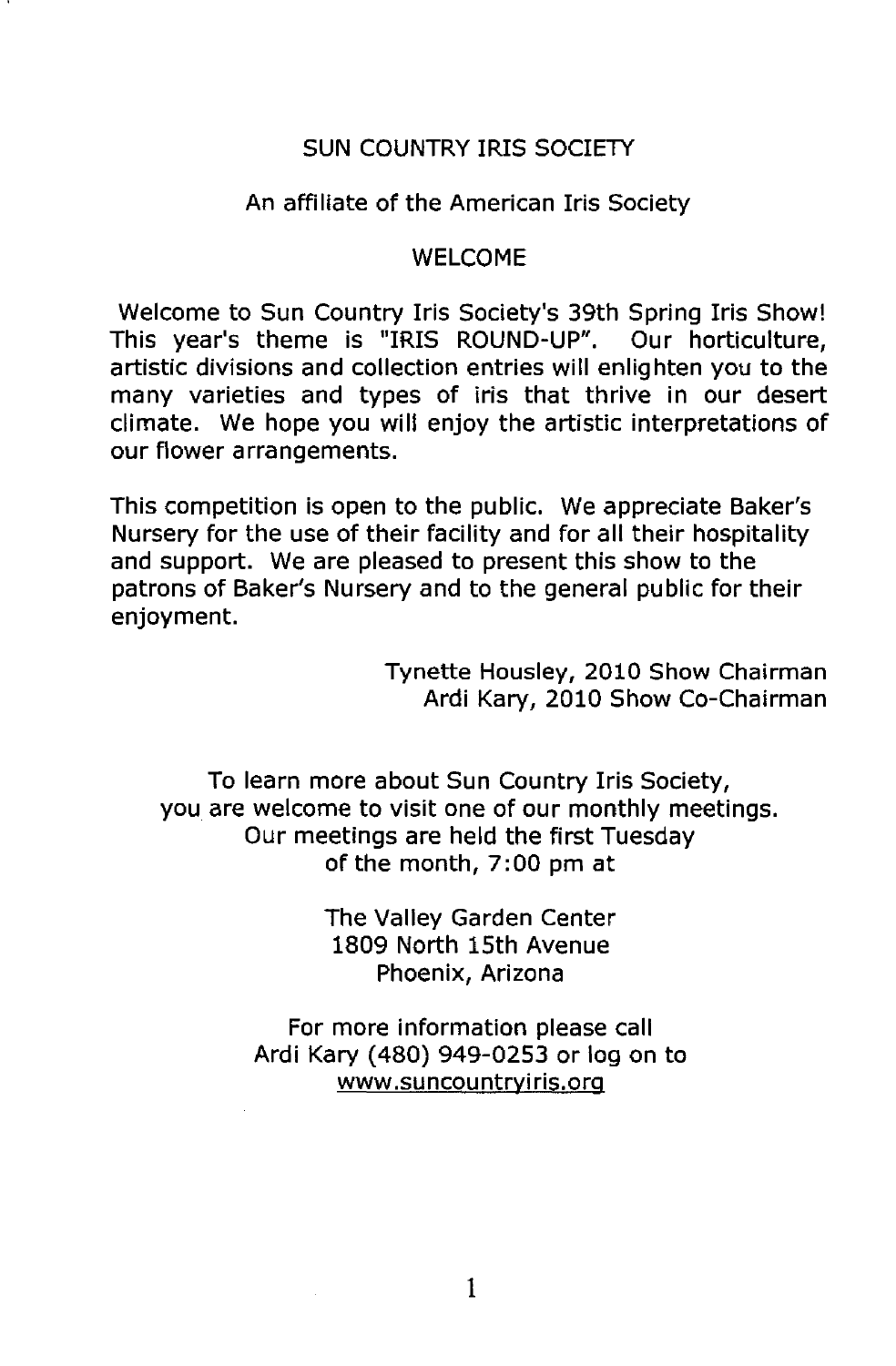# SUN COUNTRY IRIS SOCIETY

An affiliate of the American Iris Society

# Presents Our 39th Annual Spring Iris Show

IRIS ROUND-UP

Baker Nursery 3414 N. 40<sup>th</sup> Street Phoenix, Arizona

April 3rd, 2010 Free Exhibit to the Public

Saturday, 11:00 am to 4:00pm

This is an American Iris Society sanctioned show, conducted according to AIS rules and regulations, and judged according to AIS rules. The show committee will endeavor to protect all exhibits but cannot be responsible for the loss or damage to the exhibitor's property.

## INDEX

General Rules Entry Tag Information Horticulture Division Seedling Division Youth Division Educational Division Commercial Display Division AIS Awards SCIS Awards Premium Award Contributors Gift Certificates Membership Information

## SHOW COMMITIEE

Chairman: Tynette Housley Co-Chairman: Ardi Kary Secretary/AIS Awards: Tynette Housley SCIS Awards: Jack Weber Show Schedule: Ardi Kary Staging/Set-up/Properties: All Members Classification: Show Committee Entry and Placement: Olive Kreiser Judges: Jack Weber Clerks: Angela Smart Hospitality: Tina Tabur Publicity: Randy Pooler Artistic Concepts: Show Committee Potted Iris Sales: All Members Clean-up: Sun Country Iris Society Members

> The Sun Country Iris Society Show Awards Presentation Will be May 4th, 2010 at 7:00pm

At the Valley Garden Center 1809 North 15th Avenue Phoenix Arizona

# SUN COUNTRY OFFICERS - 2010

President: Ardi Kary Vice President: Dee Wilson Secretary: Tynette Housley Treasurer: Vincent Harder Director: Francelle Edwards Director: Gary Miller Director: Bill Maynard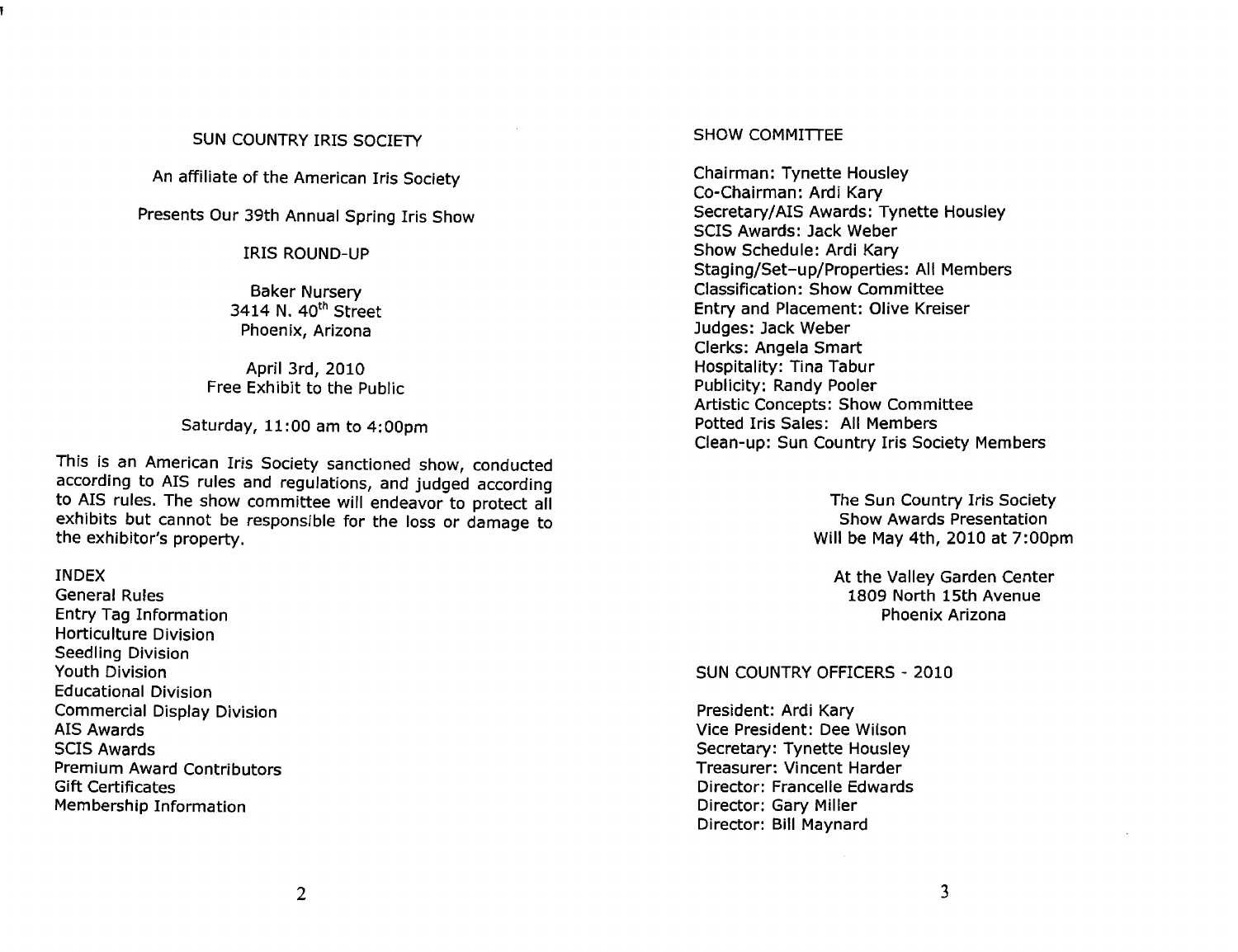# GENERAL SHOW RULES

General Rules apply to all divisions. For specific information pertaining to your entry, see Special Rules for that Division.

1. Exhibition privileges are open to all persons without charge. 2. Entries accepted 8:00 am - 9:30 am, April 3rd. Late entries accepted for display only.

3. Entries must be clearly, correctly, and completely identified and entered in the proper division, section and group/class; to be judged.

4. No judge or designated apprentice judge may judge in a section where the judge or a member of the judge's family has an entry.

5. Judging will begin at 10:00am, April 3rd. Only judges, designated apprentices, show Chairpersons, and clerks are permitted in the exhibition area during judging.

6. Judging will be done in accordance to AIS rules. Any award, either AIS or SCIS, may be withheld at the judges' discretion if no worthy specimen is available. Decisions of the judges are final.

7. Official AIS rules and regulations cannot be violated.

8. Exhibits and ribbons must remain on display until 4:00pm, April 3rd. All entries must be removed by 4:30pm on that date.

AIS Entry Tags, Exhibitor Numbers and Forms will be available at the March 2nd Sun Country Iris Society general meeting and at the show location from 8:00am to 9:30am on April 3rd.

Please print in blue or black ink only. Complete both portions of each tag, following the Show Schedule outline.

Group refers to horticultural entries.

Class refers to artistic entries.

Variety refers to the name of the iris or the title of an artistic entry.

Entry No. is the Exhibitor Number assigned by Show Secretary.

## DIVISION I - HORTICULTURE

While the Scale of Points varies for each section, all sections are scored 75 points for cultural perfection (flower and stalk) and 25 points for condition and grooming.

# SPECIAL RULES

1. Entries must have been grown and entered in person by the exhibitor.

2. Entries placed on the show bench will be judged as groomed by the exhibitor.

3. Exhibitors may enter only one stalk of any particular variety, but may enter as many varieties as desired.

(Collections are excepted; see Section K)

4. Display containers will be furnished by the Show committee.

5. Single specimen entries will be placed in alphabetical order of variety name within sections/groups. Each variety (cultivar) is a separate class for judging.

6. Faded stalks may be groomed or removed by the Show Committee or the exhibitor anytime after the judging is completed.

Section A - TALL BEARDED

Section B - ARIL AND ARILBRED Group 1 - Aril Group 2 - Arilbred Group 3 - Aril-med

Section C - MEDIAN AND DWARF Group 1 - Border Bearded Group 2 - Miniature Tall Bearded Group 3 - Intermediate Bearded Group 4 - Standard Dwarf Bearded Group 5 - Miniature Dwarf Bearded

Section D - SPURIA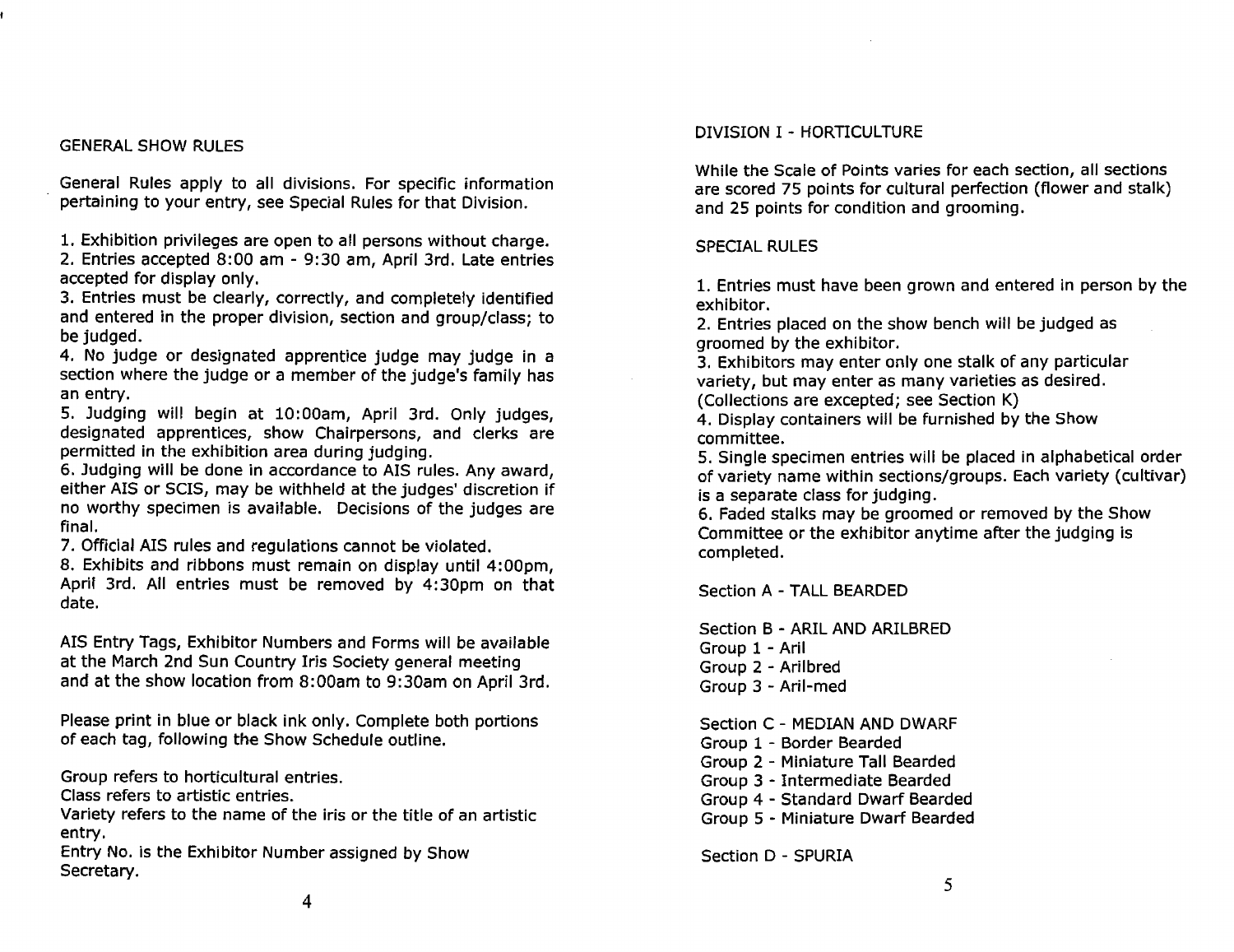Section E - LOUISIANA

Section F - SIBERIAN

Section G - HISTORIC IRISES (introduced prior to 1981)

Section H \* - BULBOUS (Eligible for limited AIS awards)

Section I \* - RELATED GENERA (Not eligible for AIS awards)

Section J \* - MISCELLANEOUS Any iris not listed above.

Section K - SINGLE BLOSSOM (Not eligible for AIS awards)

Section L - COLLECTIONS Three (3) stalks. Exhibitors may enter more than one collection in each group, but each collection must be a different type; for example: Tall Bearded, Spuria, Louisiana.

> Group 1 - Same type, same variety Group 2 - Same type, 3 different varieties

Sections or groups for bulbous irises and collections and English boxes are eligible to receive award ribbons, special section awards and section rosettes. Award ribbons are included in the tally for Silver and Bronze Medal/Certificates although these entries are not eligible for the "Best Specimen of Show" Award

# DIVISION II - SEEDLINGS

Any type of iris not introduced into commerce. Must be entered under seedling number or registered name and must be made in the name of the originator (hybridizer). To indicate type of seedling on the entry tag, use Section/Group as outlined in Division I.

#### DIVISION III - ARTISTIC DESIGN

#### SPECIAL RULES

1. Arrangements must be the work of the exhibitor, but the exhibitor need not have grown the plant material.

2. Exhibitors are limited to one entry in each class.

3. Iris must be used in all arrangements and must be the predominating feature. Iris of any type may be used, unless specified. Though not required, iris used may be identified on a separate card.

4. Dried or treated natural plant material is acceptable, but fresh material must predominate. No painted fresh material or artificial plant material is permitted.

5. No background boards may be used except in Section A. Backboards will be furnished by the Show Committee.

6. Interpretive accessories may be used, but must be subordinate. Use is required only if specified.

7. Containers should be marked on the underside with owner's name and address. .

8. Exhibitors are responsible for maintaining arrangements In fresh, groomed condition after judging is completed and for removing exhibits promptly at the close of the show. .

9. The use of any part(s) of plants on the state conservation list, plants that are illegal in the State of Arizona, and plants that are poisonous is strictly prohibited. When in doubt, leave it out.

\*\*\*The show committee will endeavor to protect all exhibits but cannot be responsible for the loss or damage to the exhibitor's property. \*\*\*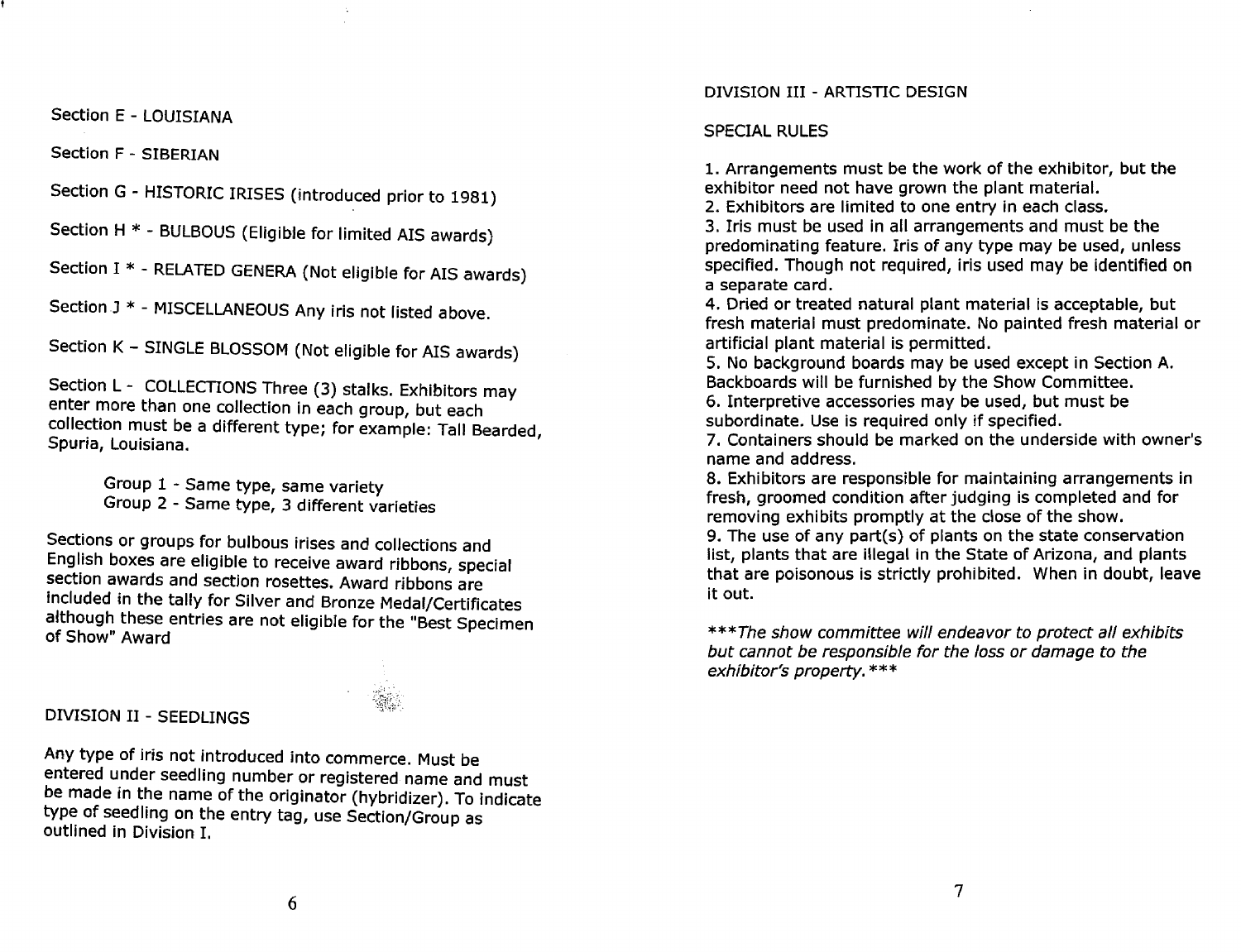## THEME: IRIS ROUND-UP

Just as one looks forward to a bloom season, we look forward to our iris show each spring. This year our artistic division features an array of irises interpreting an "IRIS ROUND-UP"

- Section A Backboards (32" high, 24" wide with two 12" wings) will be furnished.
	- Class 1 Mexican Fiesta A tall arrangement, not to exceed 30" in height. The backboard may be draped.
- Section B Sun Country Iris Society members only. For novices (no first place ribbons won in previous shows).
	- Class 1 Ghost Rider - Free interpretation.
- Section C Open to all.
	- Class  $1 -$ Painted Desert - Mass design with iris and other spring blooms.
	- Class 2 Black Bart - Use of dark iris required.
	- Class 3 Oasis in the Desert - Creative use of mirror(s) and/or visible water.
	- Class 4 Rise of the Phoenix - Free Interpretation.

## DIVISION IV - YOUTH ENTRIES

ALL GENERAL AND SPECIAL RULES APPLY. Youth is defined as 18 years of age or younger.

Section A - HORTICULTURE

Class  $1 -$ Class  $2 -$ TALL BEARDED ANY OTHER IRIS

Section B - ARTISTIC DESIGN

Class  $1 -$ Wild Wild West - Irises with other spring blossoms in container of choice.

Class 2 - Rodeo - Free interpretation.

#### DIVISION V - EDUCATION

All exhibits must be related to irises, iris culture or hybridizing. Horticultural materials, if used, need not have been grown by the exhibitor.

The AIS Bronze Medal Certificate may be awarded to the exhibitor of an educational exhibit found to be of outstanding merit by the judges of the show.

#### DIVISION VI - COMMERCIAL DISPLAYS

Commercial displays are welcome. Due to limitations, only one table per commercial exhibitor can be provided. Sun Country Iris Society Show Committee will determine if an exhibitor is to be given commercial status. Displays are not judged, however, commercial displays will be recognized by an AIS Bronze Medal Certificate.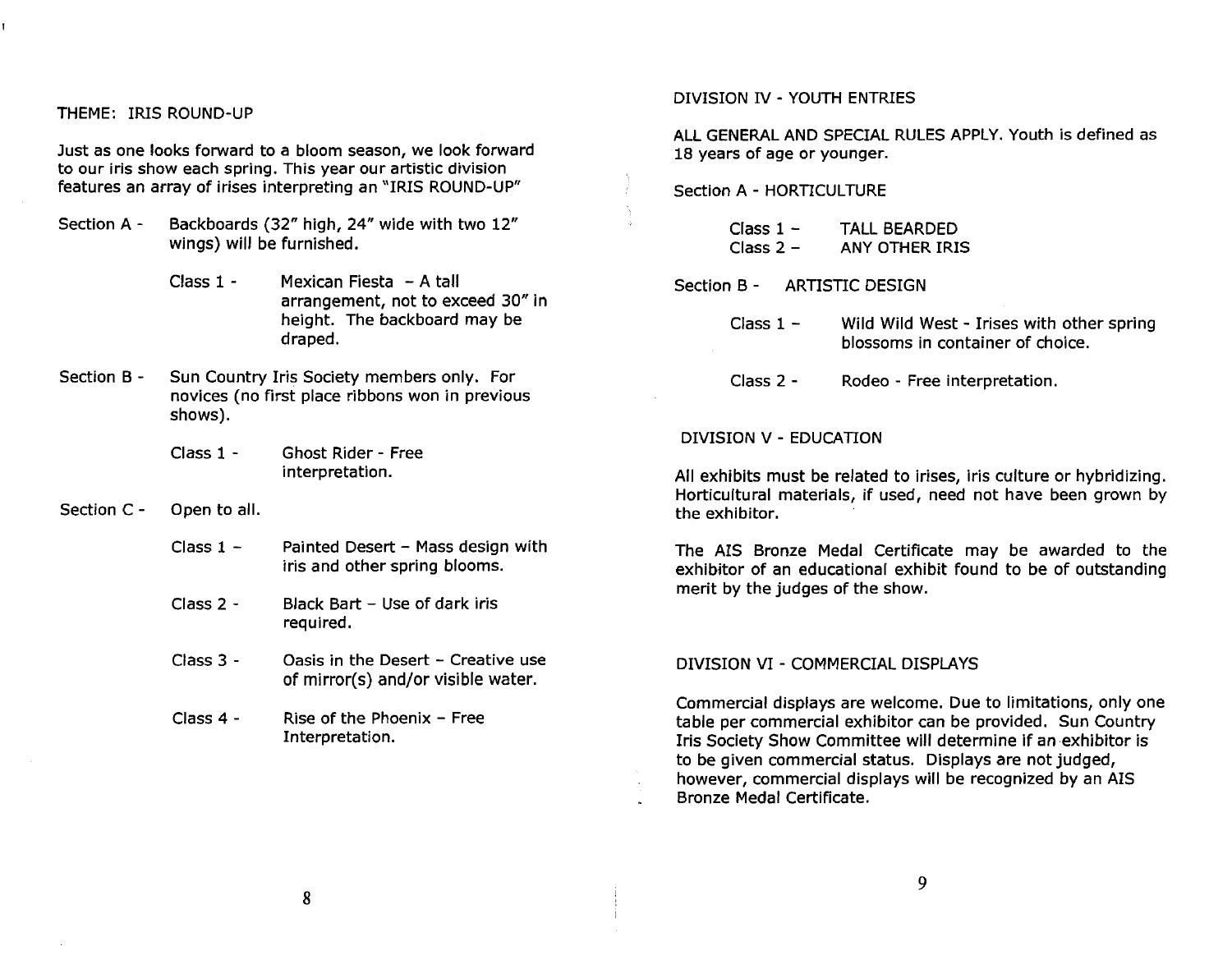# AMERICAN IRIS SOCIETY EXHIBITION AWARDS

AIS RIBBONS for first, second, third place, and honorable mention will be awarded in each cultivar/class as merited.

AIS ROSETTES will be awarded for:

Horticulture Division:

Best Specimen in each Section Best Specimen of Show Sweepstakes (most blue ribbons)

Seedling Division:

Best Seedling of Show

Artistic Division:

Best Design of Show **Sweepstakes** 

Youth Division:

Best Specimen Horticultural Sweepstakes Best DeSign Artistic Sweepstakes

The AIS SILVER MEDAL and certificate will be awarded to the winner of the most first place ribbons in the Horticulture Division.

The AIS BRONZE MEDAL and certificate will be awarded to the winner of the second most first place ribbons in the Horticulture Division.

AIS SECTION CERTIFICATES will be awarded to the winner of the most first place ribbons in each Horticulture Section, provided there are at least three exhibitors and competition in at least five varieties (cultivars).

AIS EXHIBITION CERTIFICATE is awarded by AIS to the Best Seedling of Show chosen by the panel of judges. An EC will also be awarded to any seedling receiving 5 or more votes from accredited AIS judges attending the show.

In the event of a tie for Sweepstakes for either Medal or Section Certificates; second place, then third place, then honorable mention ribbons will be counted. Rosettes are not considered in the case of a tie.

# SUN COUNTRY IRIS SOCIETY AWARDS

Sun Country Iris Society will present AWARDS to exhibitors for:

Horticulture Division: Best Tall Bearded Best Aril/Arilbred Best Median/Dwarf Best Spuria - In Memory of Betty Wickenkamp Best Louisiana Best Siberian Best Bulbous Best Miscellaneous Best Collection Best Specimen of Show **Sweepstakes** Sweepstakes Runner-up

> Specialty Awards: Best Black Tall Bearded - In Memory of Gloria Beatty Best Plicata - Joyce Poling Award Best Space Age - Avery Poling Award Best Bicolor - Kary Iris Garden Award Best White - Patrick Orr Award Best Single Bloom - Hall Bradshaw Award Best Red - Jack Weber Award

Seedling Division:

Best Seedling of Show